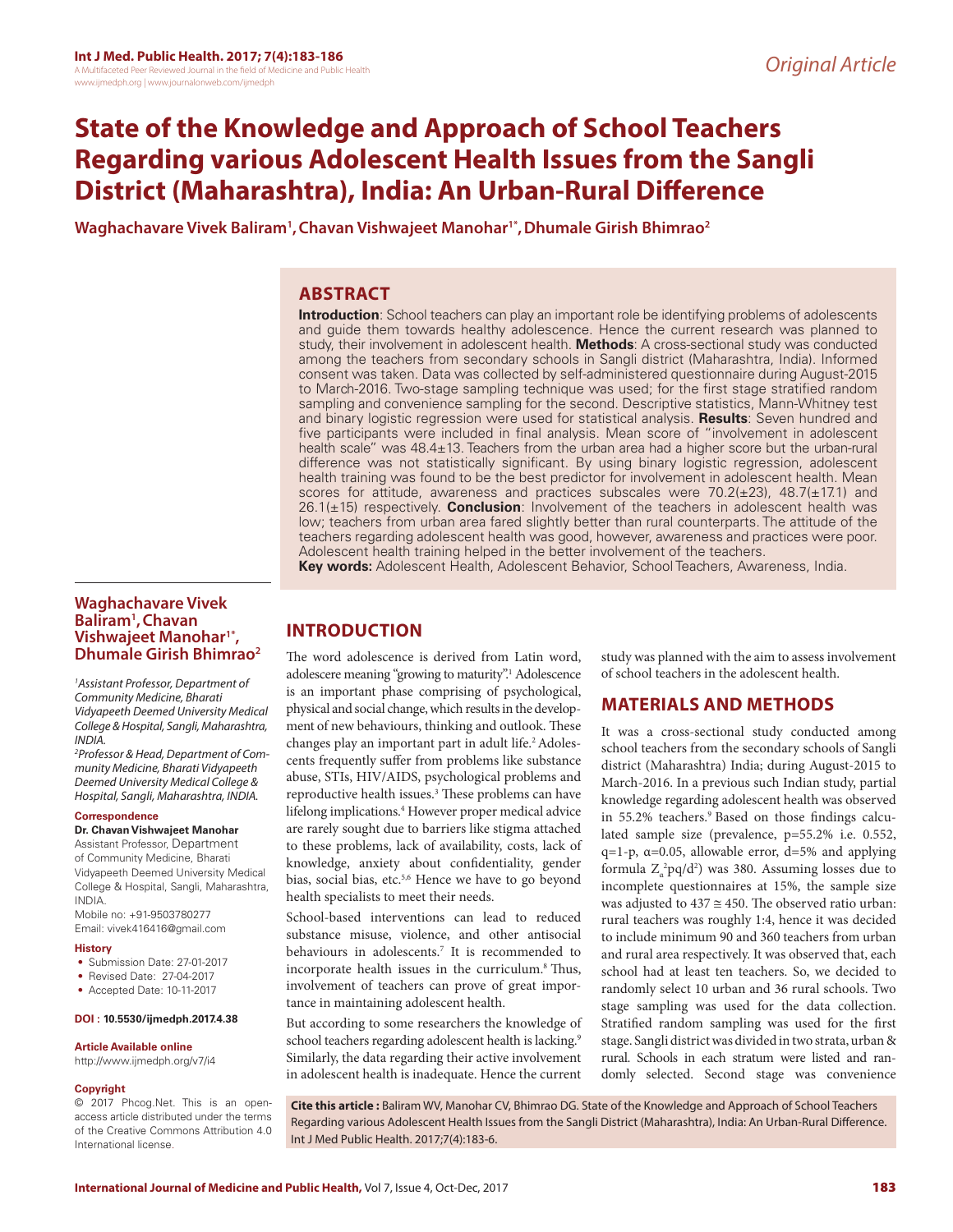sampling i.e. all the teachers in the selected school were invited for participation. Seven hundred forty-eight teachers from the selected schools participated in the study. Voluntary informed consent was the selection criteria. The due ethical and administrative permissions were obtained for the study.

The study tool was self-administered, pre-tested questionnaire developed with the help of specialists from the field, experienced faculty and published literature.<sup>10,11,12,13</sup> A pilot study was conducted; the questionnaire was modified and finalized after it. The data from the pilot study was not included in the final analysis. The questionnaire consisted of socio-demographic factors and a scale for assessing their involvement in the adolescent health. The scale had three subscales; each related to awareness, attitude and practices regarding adolescent health. The awareness subscale measured understanding of the teachers regarding mental health issues and behavioural problems in adolescents. The attitude subscale primarily enquired about their attitude towards adolescent reproductive health problems. The practices subscales probed into their actual enactment on encountering problems like mental health issues, behavioural problems and substance abuse among adolescent students. For each of subscales the desired answer was awarded one point. Total sum of points for each subscale was converted to percentage. The mean percent score of all the three subscales was calculated as a score for assessing, "Involvement of the teachers in adolescent health". After discussion with field experts and based on observations of pilot study, it was decided that score of ≥50% to be considered as good and <50% as poor for the involvement scale and each subscale. All the three subscales had good internal consistency. The Cronbach's α, for awareness, attitude and practices subscales was 0.57, 0.71 and 0.70 respectively. Strict confidentiality and privacy was maintained during data collection.

Percentages, descriptive statistics, Mann Whitney test and Binary logistic regression were used for statistical analysis. Analysis was done using Microsoft Excel 2003 and IBM SPSS Statistics-22 software.

# **RESULTS**

There were seven hundred forty-eight study participants; the nonresponse rate was less than five percent. However, seven hundred five questionnaires were duly complete so included in the final analysis. On considering the permanent address, the participants belonging to urban and rural area were 185(26.2%) and 520(73.8%) respectively. Mean age and experience of the participants was  $40.92(\pm 8.6)$  and  $14.69(\pm 8.5)$  years respectively. Majority of the participants were males 419(59.4%) (Table 1). Seventy-five (10.6%) participants were designated teachers, while 630(89.4%) were assistant teachers. Sixty-one (8.7%) participants had undergone adolescent health training. The mean score of the involvement scale was 48.4(Std. deviation ±12.9, range 8.9-79.2); median and mode scores were 49.3 and 43.6 respectively. While the mean percent scores of subscales; awareness, attitude and practices regarding adolescent health were 48.7(Std. deviation ±17.1, range 0-95.5), 70(Std. deviation  $\pm 23$ , range 0-100) and 26.2(Std. deviation  $\pm 15$ , range 0-70.8S) respectively. The mode percent score for practices subscale was 0, while for attitude and awareness was 71.4 and 57.3 respectively (Table 2).

Mean score for Involvement scales and its subscales was higher among urban participants as compared to rural except for attitude subscale; however, differences were not statistically significant (Figure 1). Gender was associated with awareness (Mann-Whitney U= 28479.5, p=0.03) and attitude (Mann-Whitney U= 28479.5, p=0.03) subscales. The mean awareness score was higher for females (51) than males (47.1). But males had scored better on attitude subscale with the mean score of 72.1 as compared to 67.6 in females.

There was no association of designation, experience and age with involvement scale, attitude subscale and practices subscale. The awareness

| Table 1: Gender and permanent residence of study population |                          |              |      |  |  |  |
|-------------------------------------------------------------|--------------------------|--------------|------|--|--|--|
| Gender                                                      | <b>Permanent Address</b> | <b>Total</b> |      |  |  |  |
|                                                             | <b>Rural</b>             |              |      |  |  |  |
| Female                                                      | 191                      | 95           | 286  |  |  |  |
|                                                             | 66.8%                    | 33.2%        | 100% |  |  |  |
| Male                                                        | 329                      | 90           | 419  |  |  |  |
|                                                             | 78.5%                    | 21.5%        | 100% |  |  |  |
| Total                                                       | 520                      | 185          | 705  |  |  |  |
|                                                             | 73.8%                    | 26.2%        | 100% |  |  |  |

**Table 2: Scores of participants for Involvement scales and it's subscales**

|                       | <b>Awareness</b><br>regarding<br>adolescent<br>health | <b>Attitude</b><br>towards<br>adolescent<br>health | <b>Practices</b><br>regarding<br>adolescent<br>health | Involvement<br>in.<br>adolescent<br>health |
|-----------------------|-------------------------------------------------------|----------------------------------------------------|-------------------------------------------------------|--------------------------------------------|
| Mean                  | 48.7                                                  | 70.2                                               | 26.1                                                  | 48.4                                       |
| Median                | 51.2                                                  | 71.4                                               | 26.0                                                  | 49.3                                       |
| Mode                  | 57.3                                                  | 71.4                                               | 0.0                                                   | 43.6                                       |
| <b>Std. Deviation</b> | 17.1                                                  | 23.0                                               | 15.0                                                  | 12.9                                       |
| Minimum               | 0.0                                                   | 0.0                                                | 0.0                                                   | 8.9                                        |
| Maximum               | 95.5                                                  | 100.0                                              | 70.8                                                  | 79.2                                       |



**Figure 1:** Comparing mean scores of Involvement scale and it's subscales for urban and rural teachers.

subscale was associated with age (Kruskal-Wallis test; chi-square= 13.3, p=0.004) and experience (Mann-Whitney U= 28479.5, p=0.03). The mean awareness score was highest at 53.4 in the age group  $\leq$  30 years; followed by 31-40 years (49.8), 41-50 years (46.7) and >50 years (46.2). Similarly mean awareness score was higher for those having experience ≤5 years (53.2) than >5 years (47.8). Participants undergone adolescent health training had higher mean for the involvement scale and all the subscales (Table 3).

On considering the interpretation of the scale; good score for involvement was observed in 329(46.7%) participants. Binary logistic regression was applied using Backward Wald's method to find best predictors for involvement scales and its subscales. Age and permanent address (urban or rural) were significant predictors for awareness regarding adolescent health (Table 4 A). Awareness was better in younger ( $OR = 0.747$ ) and urban (OR= 1.426) teachers as compared to older and rural teachers respectively. Most significant predictor for attitude (Table 4 B) and practices (Table 4 C) regarding adolescent health was adolescent health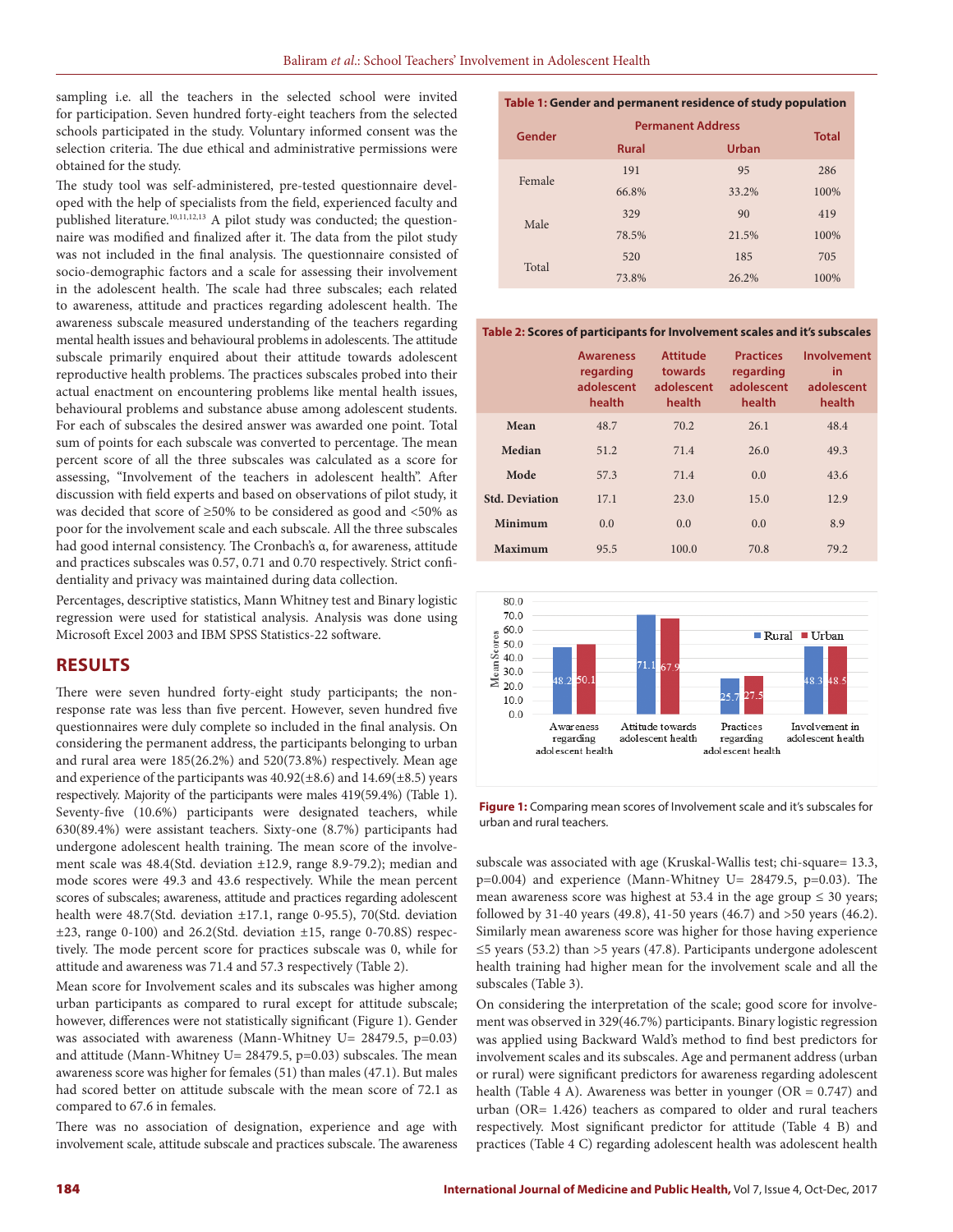| Table 3: Comparing Mean scores of various scales with the adolescent health training |                                      |                                                |                            |                     |                           |                   |        |                |  |
|--------------------------------------------------------------------------------------|--------------------------------------|------------------------------------------------|----------------------------|---------------------|---------------------------|-------------------|--------|----------------|--|
|                                                                                      |                                      |                                                | <b>Mann-Whitney Test</b>   |                     |                           |                   |        |                |  |
| <b>Scale Scores</b>                                                                  | <b>Adolescent</b><br>health training | <b>Mean Score</b><br>$(\pm Std.$<br>deviation) | <b>Mean</b><br><b>Rank</b> | <b>Sum of Ranks</b> | Mann-<br><b>Whitney U</b> | <b>Wilcoxon W</b> | Z.     | <b>P-Value</b> |  |
| <b>Awareness</b>                                                                     | N <sub>o</sub>                       | 48.6 $(\pm 17.1)$                              | 352.1                      | 226760.5            | 19070.5                   | 226760.5          | $-0.4$ | 0.707          |  |
| regarding<br>adolescent health                                                       | Yes                                  | $49.5 (\pm 17.9)$                              | 362.4                      | 22104.5             |                           |                   |        |                |  |
| <b>Attitude towards</b>                                                              | N <sub>o</sub>                       | 69.1 $(\pm 22.9)$                              | 342.2                      | 220405.5            | 12715.5                   | 220405.5          | $-4.6$ | 0.000          |  |
| adolescent health                                                                    | <b>Yes</b>                           | $82.7 (\pm 20.4)$                              | 466.5                      | 28459.5             |                           |                   |        |                |  |
| <b>Practices regarding</b>                                                           | N <sub>o</sub>                       | $25.8 (\pm 14.8)$                              | 347.9                      | 224055.0            | 16365.0                   | 224055.0          | $-2.2$ | 0.031          |  |
| adolescent health                                                                    | Yes                                  | $29.4 (\pm 16.2)$                              | 406.7                      | 24810.0             |                           |                   |        |                |  |
| Involvement in                                                                       | N <sub>o</sub>                       | $47.8 (\pm 12.8)$                              | 344.7                      | 222009.0            | 14319.0<br>222009.0       | $-3.5$            | 0.000  |                |  |
| adolescent health                                                                    | Yes                                  | 53.9 $(\pm 12.9)$                              | 440.3                      | 26856.0             |                           |                   |        |                |  |

**Table 4: Binary logistic regression model depicting association of various socio-demographic factors with Involvement in adolescent scales and its subscales.**

| <b>Variables</b>                                 |                                                                  | B<br><b>S.E.</b> |      |             | <b>OR</b> |       | 95% C.I. for OR |       |
|--------------------------------------------------|------------------------------------------------------------------|------------------|------|-------------|-----------|-------|-----------------|-------|
|                                                  |                                                                  |                  |      | <b>Wald</b> | Sig.      | Lower | <b>Upper</b>    |       |
| Dependent: Awareness regarding adolescent health |                                                                  |                  |      |             |           |       |                 |       |
| $\mathbf{A}$                                     | Age $(>40 \text{ years})^*$                                      | $-.292$          | .086 | 11.520      | .001      | .747  | .631            | .884  |
|                                                  | Permanent Address (Urban) <sup>#</sup>                           | .355             | .175 | 4.108       | .043      | 1.426 | 1.012           | 2.011 |
|                                                  | Adolescent Training (Undergone / received training) <sup>#</sup> | .537             | .280 | 3.675       | .055      | 1.712 | .988            | 2.965 |
|                                                  | Constant                                                         | $-.183$          | .422 | .188        | .665      | .833  |                 |       |
| Dependent: Attitude regarding adolescent health  |                                                                  |                  |      |             |           |       |                 |       |
| B                                                | Adolescent Training (Undergone / received training) <sup>#</sup> | 1.066            | .528 | 4.078       | .043      | 2.903 | 1.032           | 8.169 |
|                                                  | Constant                                                         | .525             | .558 | .884        | .347      | 1.691 |                 |       |
| Dependent: Practices regarding adolescent health |                                                                  |                  |      |             |           |       |                 |       |
| $\mathsf{C}$                                     | Permanent Address (Urban) <sup>#</sup>                           | 1.320            | .323 | 16.711      | .000      | 3.744 | 1.988           | 7.050 |
|                                                  | Constant                                                         | $-4.592$         | .518 | 78.641      | .000      | .010  |                 |       |
| Dependent: Involvement in adolescent health      |                                                                  |                  |      |             |           |       |                 |       |
| D                                                | Adolescent Training (Undergone / received training) <sup>#</sup> | .850             | .281 | 9.159       | .002      | 2.340 | 1.349           | 4.058 |
|                                                  | Constant                                                         | $-1.056$         | .313 | 11.405      | .001      | .348  |                 |       |

SE=Standard error, OR=Odds ratio, CI=Confidence interval

# - For categorical variables, reference category mentioned in the bracket.

training and residence respectively. Participants undergone adolescent health training ( $OR = 2.903$ ) and belonging to urban area ( $OR = 3.744$ ) had better attitude and practices regarding adolescent health respectively. The most significant predictor for Involvement in adolescent health was the adolescent health training  $(OR = 2.340)$  (Table 4 D).

Six hundred thirty-six (90.2%) and four hundred thirty (61%) participants agreed to the need of imparting sex education and orientation towards contraception respectively. Six hundred forty-nine (92%) participants supported the idea of separate health cell staffed with professionals in every school for students. Six hundred seventy-three (95.5%) participants agreed that teachers are responsible for adolescent health. While 520(73.7%) were interested in receiving comprehensive adolescent health training. Six hundred fifty-five (92.9%) and five hundred thirtyseven (76.2%) participants identified non-teaching responsibilities and lack of parents' trust in them respectively, as major obstacles to their involvement in adolescent health.

### **DISCUSSION**

Majority of teachers in our study had very good attitude towards adolescent health. Attitude of male teachers and teachers from rural area was better than females and teachers from urban area respectively. The overall awareness of the teachers regarding adolescent health issues was unsatisfactory. Younger teachers, female teachers and those belonging to urban area were better aware of adolescent health issues. In an Ethiopian study it was observed that teacher trainees from urban background and male trainees had better awareness regarding adolescent reproductive